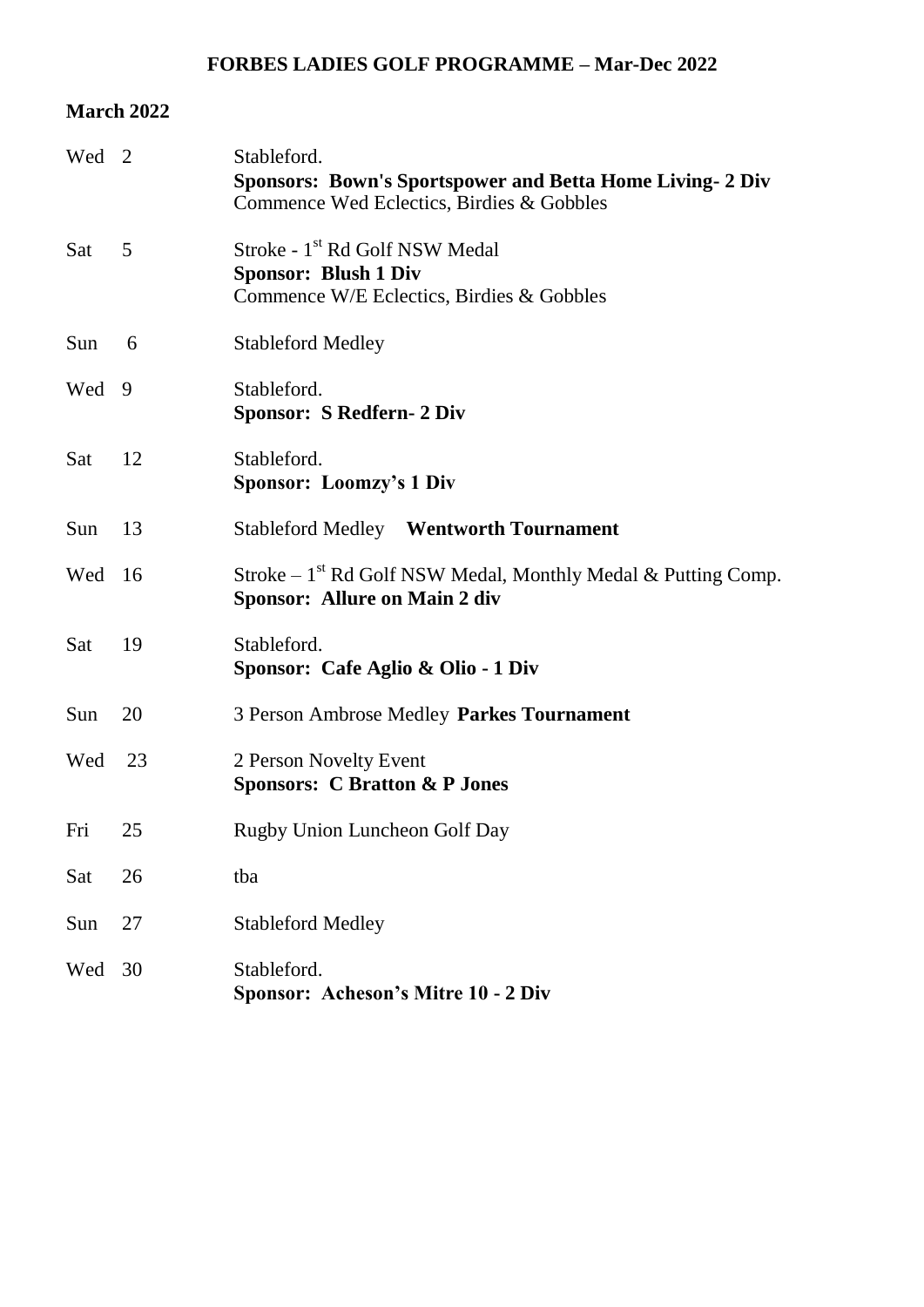# **April 2022**

| Sat       | 2  | Stableford<br><b>Sponsor: D &amp; A Car Detailing 2 Div</b>                                                                       |
|-----------|----|-----------------------------------------------------------------------------------------------------------------------------------|
| Sun       | 3  | Stableford Medley Super Sixes Grand Final and Presentation Dinner                                                                 |
| Mon 4     |    | Dot Coady Matchplay commences. Rd 1 to be completed by April 25.<br><b>Sponsor: Jenelle Coady</b>                                 |
| Wed 6     |    | 4 Ball Stableford Multiplier. Sponsors: J Smith & J Wood                                                                          |
| Thu       | 7  | <b>Dubbo Tournament</b>                                                                                                           |
| Sat       | 9  | Stroke 2 <sup>nd</sup> Rd Golf NSW Medal, Monthly Medal & Putting Comp<br><b>Sponsor: Flannery's Pharmacy 2 Div</b>               |
| Sun       | 10 | <b>Stableford Medley</b>                                                                                                          |
| Wed       | 13 | Stableford.<br><b>Sponsor: Blake's Hair and Co 2 Div</b>                                                                          |
| Fri       | 15 | Good Friday Stableford Medley                                                                                                     |
| Sat       | 16 | Easter Saturday Sponsor: Kate Steele-Park 1 Div                                                                                   |
| Sun       | 17 | Easter Sunday 3 Person Ambrose. Men, Ladies and Mixed                                                                             |
| Mon       | 18 | <b>Stableford Medley</b>                                                                                                          |
| Wed       | 20 | 18 Hole Stroke 2 <sup>nd</sup> round Golf NSW Medal<br><b>Sponsor: Euphoria Road 2 Div</b>                                        |
| Sat       | 23 | 18 Hole Individual Stableford Medley<br>Kristie Carpenter Perpetual Trophy<br><b>Sponsors: T Griffiths and V Rebellato</b>        |
| Sun       | 24 | <b>Stableford Medley</b>                                                                                                          |
| Mon 25    |    | <b>Stableford Medley</b><br>Dot Coady Matchplay Rd 2 to be completed by May 16.                                                   |
| $25 - 29$ |    | <b>Sponsor: Jenelle Coady</b><br>Forbes Vets 'Week of Golf'                                                                       |
| Wed 27    |    | <b>3BBB Par. Cake Day - Shot Gun Start</b><br><b>Sponsors: V Lane, M Hurst &amp; D Squires</b>                                    |
| Thu       | 28 | <b>Molong Tournament</b>                                                                                                          |
| Sat       | 30 | <b>Forbes Ladies Tournament 4BBB Stableford, Scratch &amp; Handicap</b><br>Sponsored by Painted Daisies, Woolerina & Golf Harvest |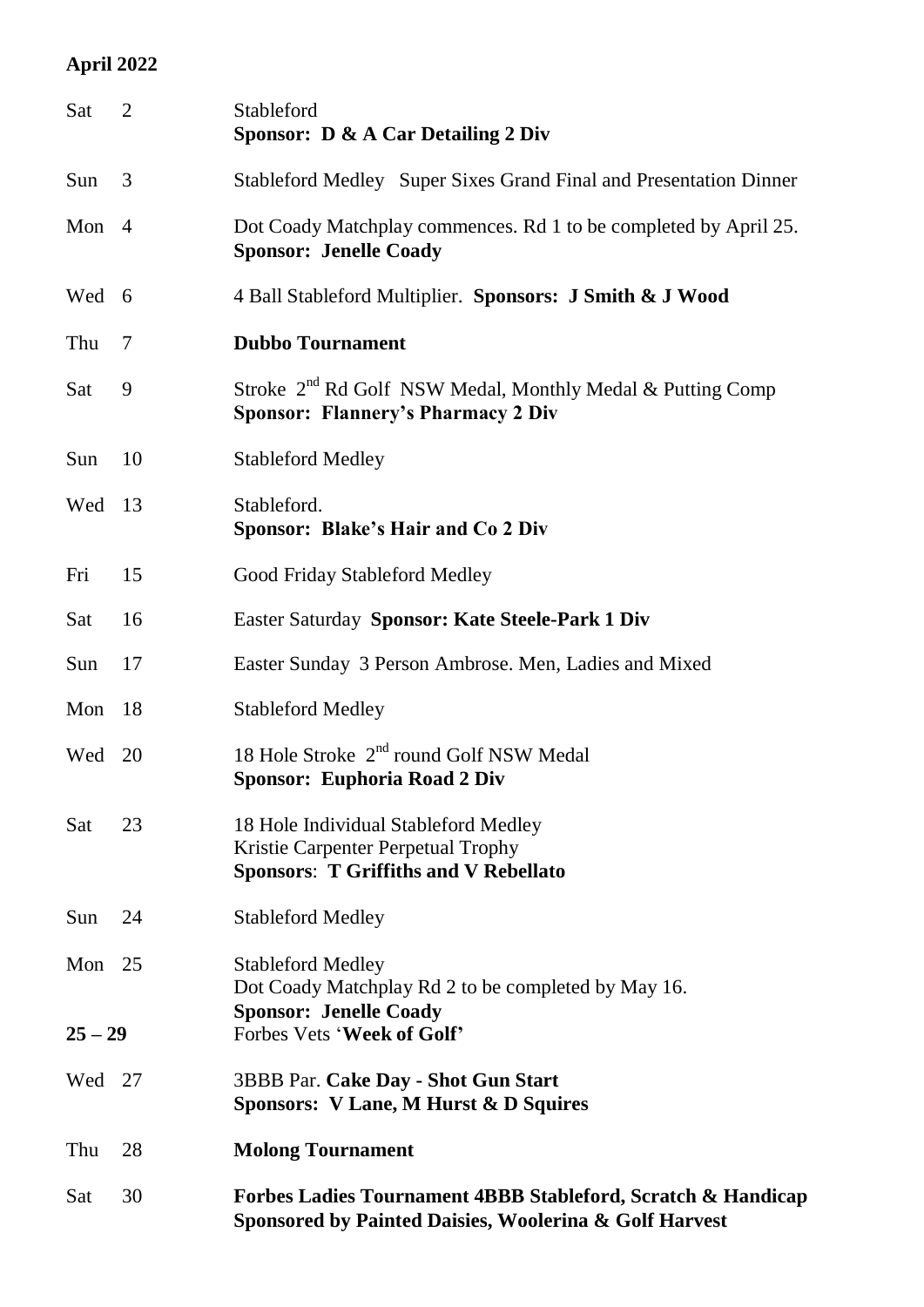# **May 2022**

| Sun | $\mathbf{1}$   | <b>Forbes Ladies Open Tournament</b><br><b>Sponsored by Town and Country Motor Inn, Forbes Toyota, Forbes</b><br>Golf & Sportsman's Hotel, Forbes Livestock Agency, BWR<br><b>Accountants, Storage Solutions, Phil Wells Optometrist, Central West</b><br><b>Credit Union, Elders Forbes, Little Extras and Betta Home Living</b><br><b>Forbes</b> |
|-----|----------------|----------------------------------------------------------------------------------------------------------------------------------------------------------------------------------------------------------------------------------------------------------------------------------------------------------------------------------------------------|
|     | Mon $2-4$      | <b>Bathurst Tournament</b>                                                                                                                                                                                                                                                                                                                         |
| Wed | $\overline{4}$ | Stableford.<br>Sponsors: H Duff & S Perry - 2 Div                                                                                                                                                                                                                                                                                                  |
| Fri | 6              | Forbes Pro-Am                                                                                                                                                                                                                                                                                                                                      |
| Sat | 7              | Stroke - 3 <sup>rd</sup> Rd Golf NSW Medal & Mable McKenzie Brooch<br><b>Sponsors: Bakehouse Forbes and Shell Forbes 2 Div</b>                                                                                                                                                                                                                     |
| Sun | 8              | <b>Stableford Medley</b><br><b>Mothers' Day</b>                                                                                                                                                                                                                                                                                                    |
| Wed | -11            | Stableford.<br><b>Sponsor: News on Rankin 2 Div</b>                                                                                                                                                                                                                                                                                                |
| Tue | $10 - 12$      | <b>WDLGA Tournament at Cowra</b>                                                                                                                                                                                                                                                                                                                   |
| Sat | 14             | Stableford. Sponsors: D Dingwall and Louise French - 2 Div                                                                                                                                                                                                                                                                                         |
| Sun | 15             | Men's Open Tournament                                                                                                                                                                                                                                                                                                                              |
| Mon | 16             | Dot Coady Rd 3 to be completed by June 6.<br><b>Sponsor: Jenelle Coady</b>                                                                                                                                                                                                                                                                         |
| Wed | -18            | Stroke 3 <sup>rd</sup> round Golf NSW Medal, Monthly Medal & Putting comp.<br>Mabel Mackenzie Brooch<br><b>Sponsors: C Venables and T Armitage - 2 Div</b>                                                                                                                                                                                         |
| Sat | 21             | Stableford.<br>Sponsors: Isabel's Place and Taryn's Beauty Therapy - 2 Div                                                                                                                                                                                                                                                                         |
| Sun | 22             | <b>Stableford Medley</b><br><b>Cumnock Tournament</b>                                                                                                                                                                                                                                                                                              |
| Wed | 25             | Stableford. Cake Day - Shotgun start<br><b>Sponsor: Kaloola Dairy - 2 Div</b>                                                                                                                                                                                                                                                                      |
| Sat | 28             | <b>American Foursomes</b><br><b>Sponsors: J Fletcher and N Death</b>                                                                                                                                                                                                                                                                               |
| Sun | 29             | <b>Stableford Medley</b>                                                                                                                                                                                                                                                                                                                           |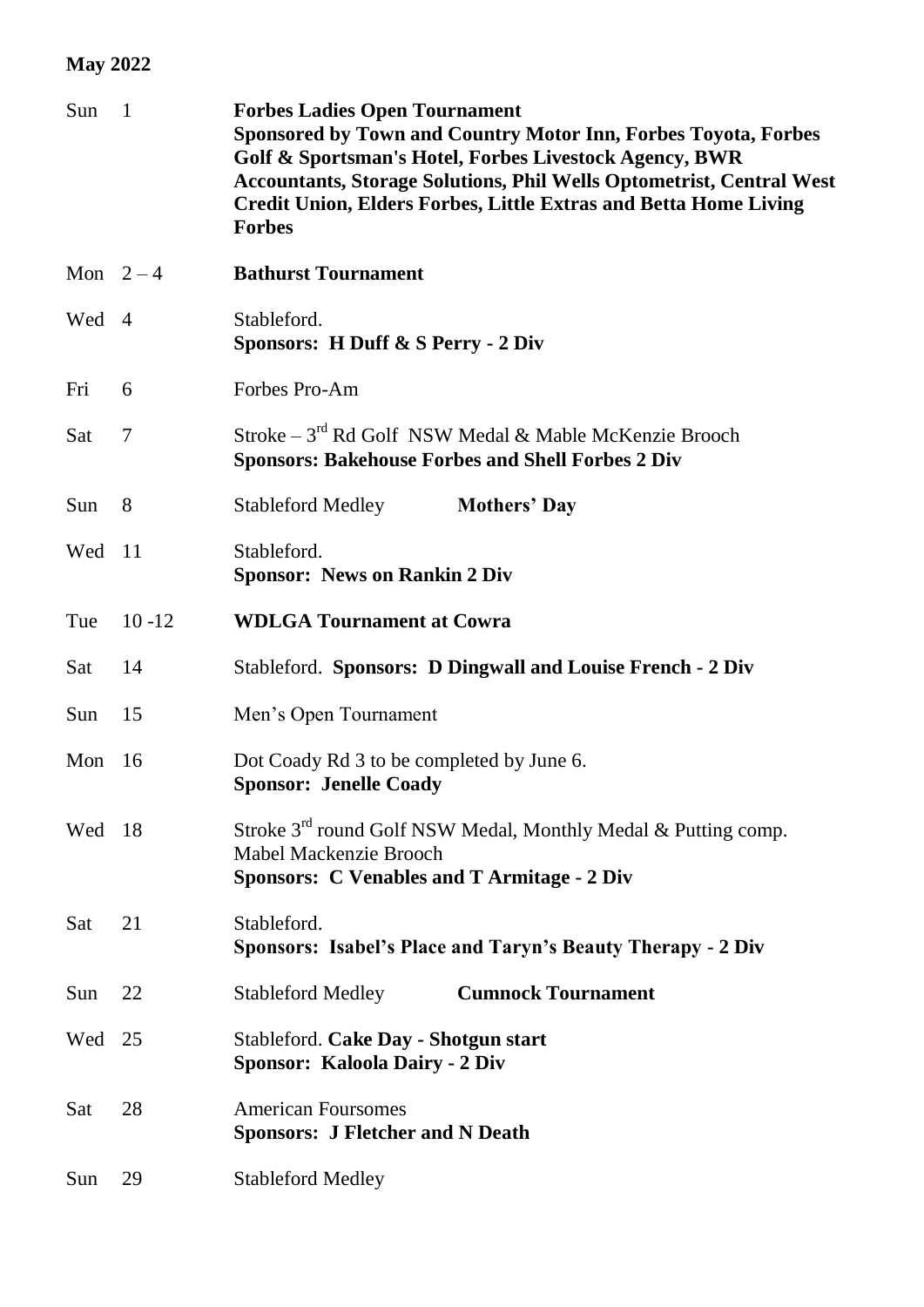### **June 2022**

| Wed 1   |                | 4BBB v Par.<br><b>Sponsor: Bernie Horan Builders</b>                                                                                       |
|---------|----------------|--------------------------------------------------------------------------------------------------------------------------------------------|
| Sat     | $\overline{4}$ | 4 <sup>th</sup> round Golf NSW Medal, Monthly Medal and Putting.<br>Veteran's Country Championships.<br><b>Sponsor: Golf Harvest 2 Div</b> |
| Sun $5$ |                | <b>Stableford Medley</b>                                                                                                                   |
| Mon 6   |                | Dot Coady Rd 4 to be completed by June 27.<br><b>Sponsor: Jenelle Coady</b>                                                                |
| Wed 8   |                | Stableford. Draw for Partners after play<br><b>Sponsors: Ridley, Read and Kingston</b>                                                     |
| Sat     | 11             | 4 Person Ambrose Medley - Can Assist Charity Day                                                                                           |
| Sun     | 12             | <b>Stableford Medley</b>                                                                                                                   |
| Mon     | 13             | Stableford Medley Queen's Birthday                                                                                                         |
| Wed     | 15             | Stroke 4 <sup>th</sup> Rd Golf NSW Medal. Veteran Country Championships<br><b>Sponsor: Robb's Jewellers - 2 Div</b>                        |
|         | 15, 16, 17     | <b>Cowra Tournament</b>                                                                                                                    |
| Sat     | 18             | 4BBB Scratch and Handicap Championships.<br><b>Sponsor: Carolyn Duncan</b>                                                                 |
| Sun     | 19             | <b>Stableford Medley</b><br><b>WDLGA</b> Sand Greens Teams / Trundle + Tournament                                                          |
| Tue     | 21             | <b>Trangie Tournament</b>                                                                                                                  |
| Wed 22  |                | Stableford.<br><b>Sponsor: Blow Financial Services - 2 Div</b>                                                                             |
| Sat     | 25             | Ladies Foursomes Championships - 27 Holes<br><b>Sponsor: Forbes Auto Wreckers</b>                                                          |
| Sun     | 26             | Stableford Medley.                                                                                                                         |
| Wed     | - 29           | Stableford.<br>Sponsors: J Judge & M Scholefield - 2 Div<br><b>Cake Day Shotgun start</b>                                                  |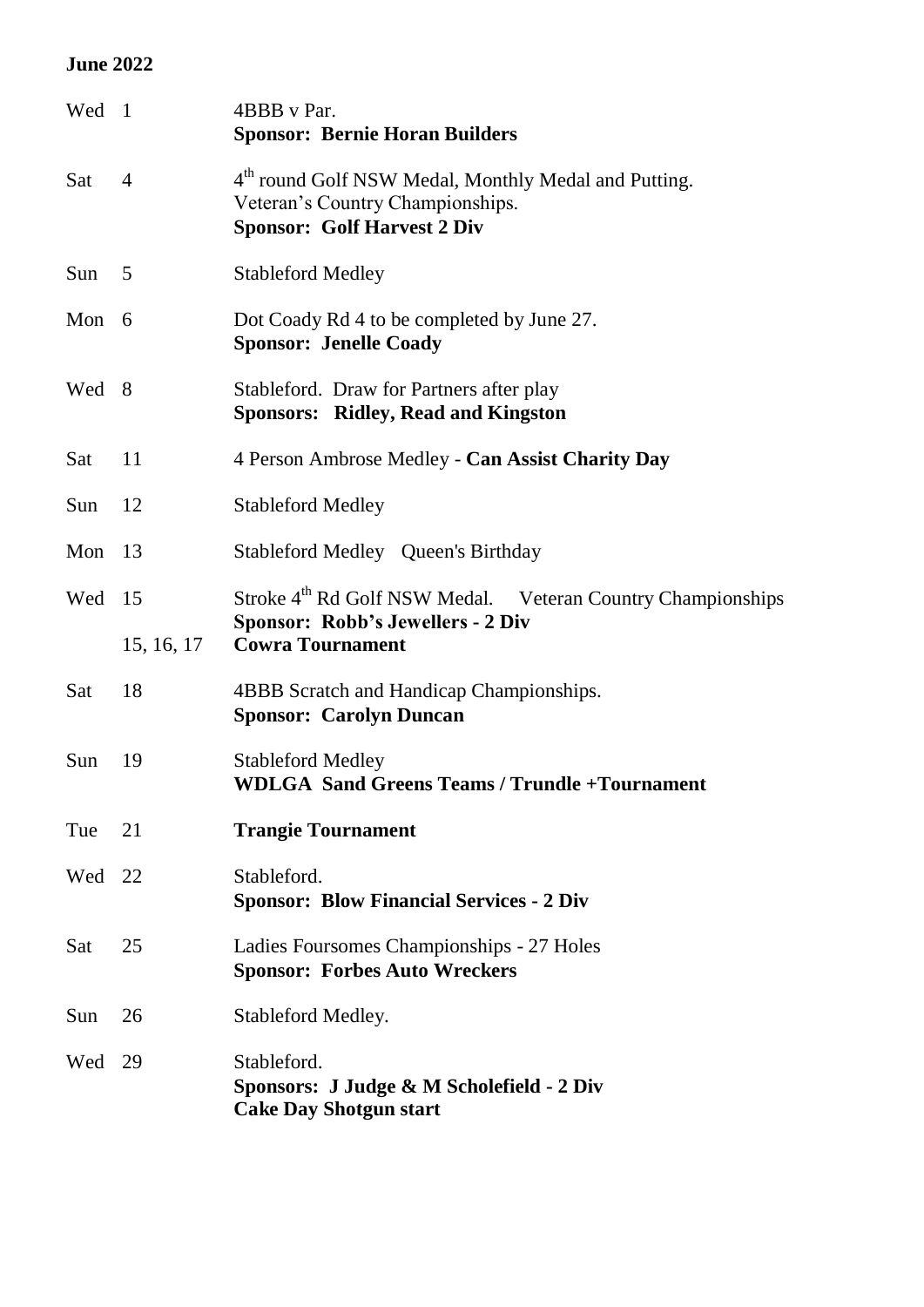# **July 2022**

| Sat    | 2  | Stroke. 5 <sup>th</sup> Rd Golf NSW Medal<br><b>Sponsor: R Carroll 2 Div</b>                                        |
|--------|----|---------------------------------------------------------------------------------------------------------------------|
| Sun    | 3  | <b>Stableford Medley</b> Bogan Gate Tournament                                                                      |
| Wed 6  |    | Stroke. 5 <sup>th</sup> Rd Golf NSW Medal, Monthly Medal & Putting Comp.<br>Sponsor: Bernardi's Marketplace - 2 Div |
| Sat    | 9  | Stableford. Qualifying WDLGA Spoon<br><b>Sponsors: AM Gaffney and L Cowhan 2 Div</b>                                |
| Sun    | 10 | <b>Stableford Medley</b>                                                                                            |
| Mon 11 |    | Billabong Matchplay Rd 1 to be completed by August 1<br><b>Sponsor: Jill Cripps</b>                                 |
| Wed    | 13 | Flag Event.<br>Sponsors: K Stirling & M Ewing - 2 Div                                                               |
| Sat    | 16 | 18 Hole 2-Person Ambrose Medley Sponsor: Brine Cure                                                                 |
| Sun    | 17 | <b>Stableford Medley</b><br>LVDGA Mixed 4 Ball Championships @ Condobolin                                           |
| Wed    | 20 | Split Sixes.<br>Sponsors: J Hodge & M Reid                                                                          |
| Sat    | 23 | 4 Ball Stableford Medley. Merve Hawke Memorial Trophy<br><b>Sponsors: The Hawke Family</b>                          |
| Sun    | 24 | <b>Stableford Medley</b><br>Far West Bowl / Cobar + Tournament                                                      |
| Wed    | 27 | Stableford. Cake Day - Shot Gun Start<br>Sponsor: E Uphill - 2 Div                                                  |
| Sat    | 30 | Par Fran Smith Memorial Trophy<br><b>Sponsor: Ethel Coombs – 2 Div</b>                                              |
| Sun    | 31 | <b>Xmas in July Ladies Tournament</b><br><b>Sponsor: Forbes Shire Council</b>                                       |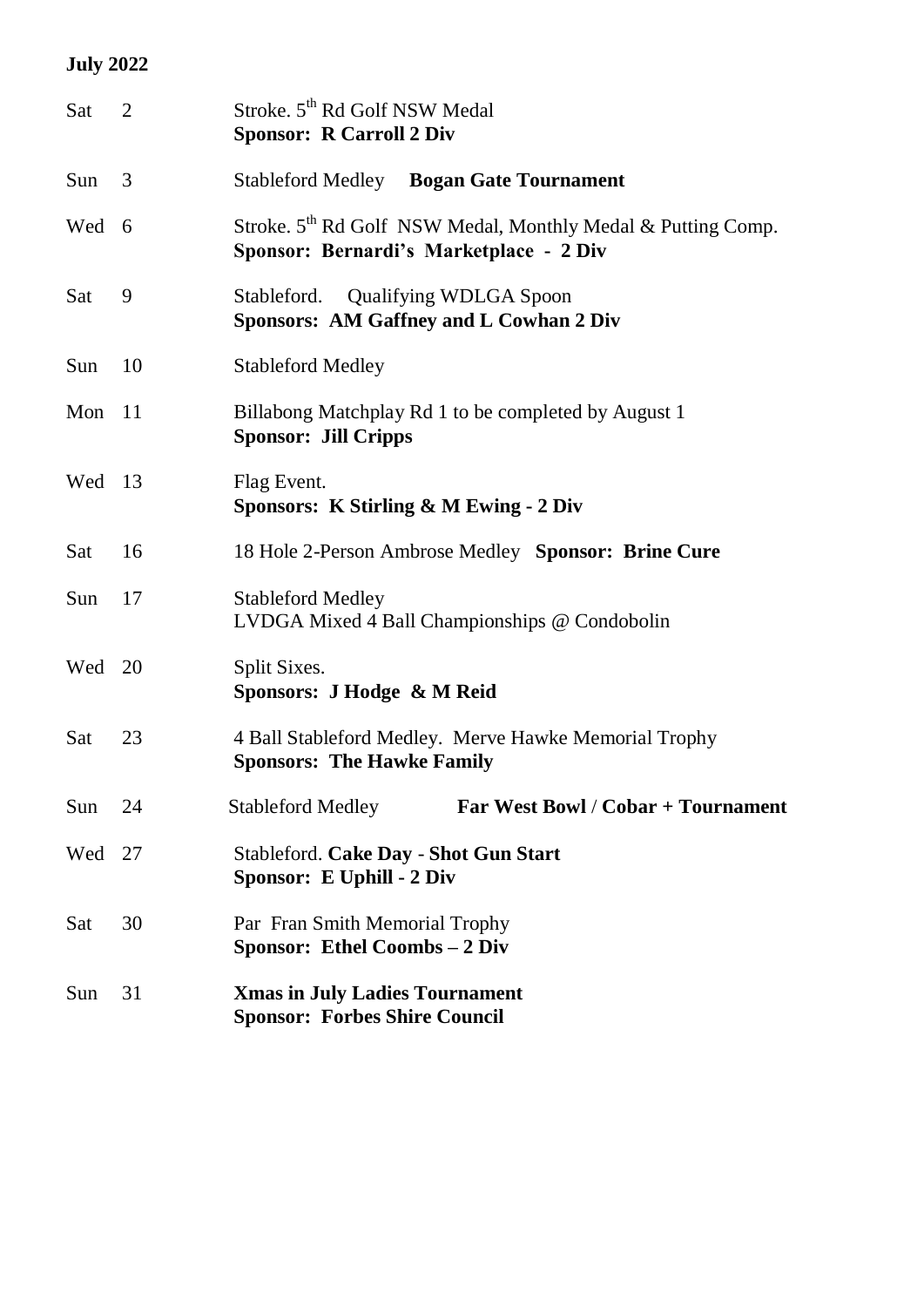# **August 2022**

| Mon 1  |    | Billabong Matchplay. Rd 2 to be completed by 22nd August<br><b>Sponsor: Jill Cripps</b>                                                             |
|--------|----|-----------------------------------------------------------------------------------------------------------------------------------------------------|
| Wed 3  |    | Stableford.<br><b>Sponsor: Blue Sky Outdoors - 2 Div</b>                                                                                            |
| Sat    | 6  | Stroke 6 <sup>th</sup> Rd Golf NSW Medal Monthly Medal & Putting Comp.<br><b>Sponsor: Betland's Joinery 2 Div</b><br><b>West Wyalong Tournament</b> |
| Sun    | 7  | <b>Stableford Medley West Wyalong Tournament</b>                                                                                                    |
| Wed    | 10 | 4 Ball Stab Aggregate.<br><b>Sponsors: E Baker &amp; the Jelbart Family</b>                                                                         |
| Sat    | 13 | 4BBB Stableford Medley. Bob & Daine Doolin Memorial Trophy<br><b>Sponsor: The Francis Family</b>                                                    |
| Sun    | 14 | <b>Stableford Medley Condobolin Tournament</b>                                                                                                      |
| Wed    | 17 | Stroke. 6 <sup>th</sup> Rd Golf NSW Medal.<br><b>Sponsor: D and A Car Detailing 2 Div</b>                                                           |
| Sat    | 20 | Stableford<br><b>Sponsor: Steve Gaffney Building 2 Div</b>                                                                                          |
| Sun    | 21 | <b>Stableford Medley</b>                                                                                                                            |
| Mon 22 |    | Billabong Matchplay Rd 3 to be completed by 12th September<br><b>Sponsor: Jill Cripps</b>                                                           |
| Wed 24 |    | Stableford<br><b>Sponsor: J Ridley 2 Div</b><br><b>Narromine Tournament</b>                                                                         |
| Sat    | 27 | Golf NSW 2 Person Ambrose. Qualifying Round.<br><b>Sponsor: Jill Morgan and Fleur Wells</b>                                                         |
| Sun    | 28 | <b>Stableford Medley</b>                                                                                                                            |
| Wed    | 31 | Stableford. Cake Day - Shot Gun Start<br><b>Sponsor: Undercover - 2 Div</b>                                                                         |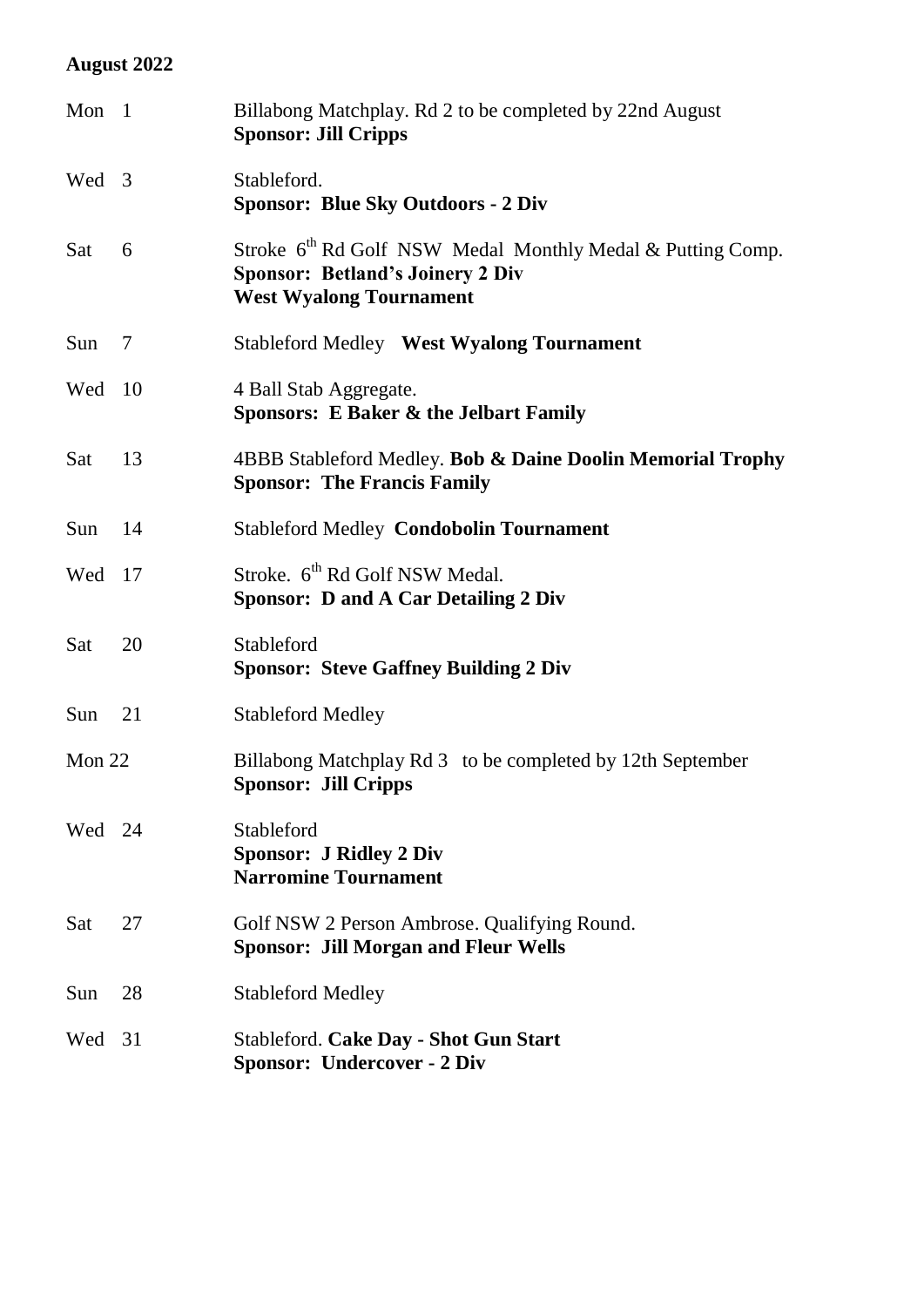# **September 2022**

| Thu       | $\overline{1}$ | <b>Manildra Tournament</b>                                                                                                          |
|-----------|----------------|-------------------------------------------------------------------------------------------------------------------------------------|
| Sat       | 3              | 4BBB v Par<br><b>Sponsors: J Hubbard and L Pollock</b>                                                                              |
| Sun       | $\overline{4}$ | <b>VW Scramble</b>                                                                                                                  |
| Tue $5-8$ |                | Country Week Sydney                                                                                                                 |
| Wed       | 7              | Stroke. Monthly Medal & Putting Comp.<br><b>Sponsors: D Barnes &amp; B Shields 2 Div</b>                                            |
| Thu       | 8              | <b>Canowindra Tournament</b>                                                                                                        |
| Sat       | 10             | <b>4BBB Stableford Medley</b><br><b>Sponsor: Cahills Footwear</b>                                                                   |
| Sun       | 11             | Stableford Medley.<br><b>Shootout Final.</b><br>Sponsored by Miller, Whitty & Lennon & Sally Crosby<br><b>Warren Tournament</b>     |
| Mon       | -12            | Billabong Matchplay Rd 4 to be completed by Nov 7<br><b>Sponsor: Jill Cripps</b>                                                    |
| Wed       | 14             | <b>Individual Par</b><br><b>Sponsor: Sally Perry 2 Div</b>                                                                          |
| Sat       | 17             | 3 Ball Ambrose. Evil Golfers Trophy.<br>Sponsors: J Hubbard, J Fletcher & D Tilley                                                  |
| Sun       | 18             | Stableford Medley Grenfell Tournament combined with men.                                                                            |
| Wed       | 21             | Stableford.<br><b>Sponsor: Bunnings - 2 Div</b>                                                                                     |
| Sat       | 24             | Roylance Cup: Mens and Ladies. Format to be decided.<br><b>Sponsor: Roylance's Tractor Replacements</b><br><b>Mudgee Tournament</b> |
| Sun       | 25             | <b>4BBB Stableford Medley</b><br><b>Albie Callaghan Day</b><br><b>Mudgee Tournament</b>                                             |
| Wed       | 28             | Stableford Cake Day - Shot gun start<br><b>Sponsor: L Kennedy - 2 Div</b>                                                           |
| Thu       | 29             | <b>WDLGA Finals Day</b>                                                                                                             |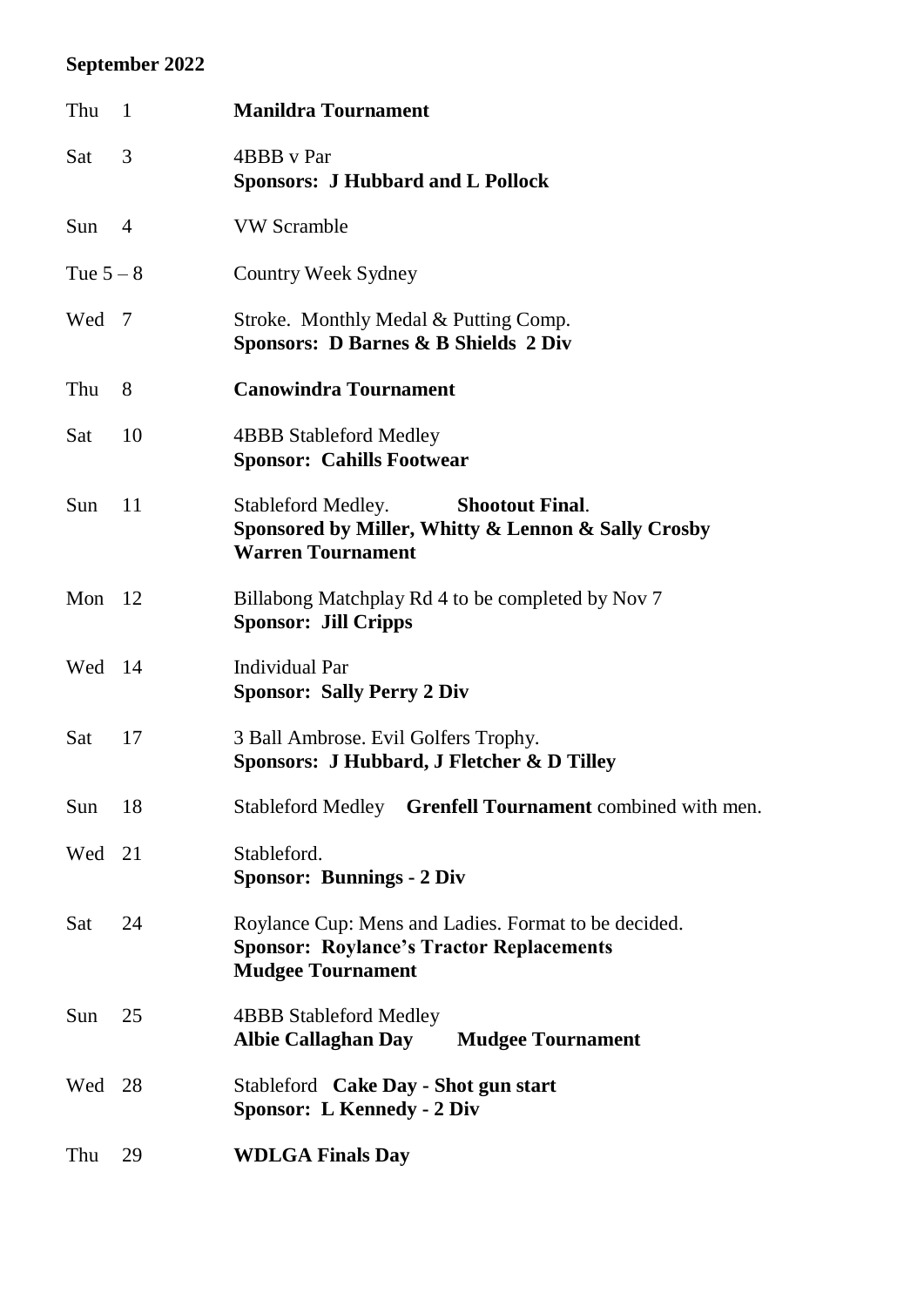### **October 2022**

| Sat    | $\mathbf{1}$   | <b>Sponsor: Sue Shine 1 Div</b><br>Stableford                                                                                                                                                                                                                                    |
|--------|----------------|----------------------------------------------------------------------------------------------------------------------------------------------------------------------------------------------------------------------------------------------------------------------------------|
| Sun    | $\overline{2}$ | <b>Stableford Medley</b>                                                                                                                                                                                                                                                         |
| Mon    | 3              | Stableford Medley Labour Day Mon 3-4<br><b>NSW Vets Regional Event</b>                                                                                                                                                                                                           |
| Wed    | -5             | <b>Sponsor: Hair With Style - 2 Div</b><br>Stableford.                                                                                                                                                                                                                           |
| Sat    | 8              | Stroke 1 <sup>st</sup> Round Ladies Championships Monthly Medal & Putting Comp,<br>Scratch, Handicap and Stableford.<br>Sponsors: Fugen Constructions, Storage Solutions/K & J Stirling                                                                                          |
| Sun    | 9              | Stroke 2 <sup>nd</sup> Round Ladies Championships. Scratch, Handicap and Stableford<br><b>Sponsors: Fugen Constructions Storage Solutions/K &amp; J Stirling</b><br>1 <sup>st</sup> Round Forbes Ladies Veteran Championships. Scratch and Handicap.<br><b>Sponsor – Robcoll</b> |
| Wed 12 |                | Pinehurst<br><b>Sponsor: S Black</b>                                                                                                                                                                                                                                             |
| Sat    | 15             | Stroke 3 <sup>rd</sup> Round Ladies Championships. Scratch, Handicap and Stableford.<br>Sponsors: Fugen Constructions Storage Solutions/K & J Stirling                                                                                                                           |
| Sun    | 16             | Stroke Final Round Ladies Championships. Scratch, Handicap and<br>Stableford.<br>Sponsors: Fugen Constructions, Storage Solutions / K & J Stirling<br>$2nd$ Round Forbes Ladies Veteran Championships. Scratch and Handicap<br><b>Sponsor - Robcoll</b>                          |
| Wed    | - 19           | Stableford<br>Sponsor: Forbes Boat & Car Wash 2 Div                                                                                                                                                                                                                              |
| Thu    | 20             | <b>Wellington Tournament Golf NSW District Final</b>                                                                                                                                                                                                                             |
| Fri    | 21             | <b>WDLGA AGM at Wellington</b>                                                                                                                                                                                                                                                   |
| Sat    | 22             | <b>Sponsor: K Steele-Park 2 Div</b><br><b>Stroke</b><br>Medal of Medalists. Sponsor: Walkers Ag-N-Vet                                                                                                                                                                            |
| Sun    | 23             | <b>Stableford Medley</b>                                                                                                                                                                                                                                                         |
| Wed    | 26             | Stableford Sponsor: Agri-West 2 Div Cake Day - Shot gun start<br>End of Wed Eclectics, Birdies & Gobbles                                                                                                                                                                         |
| Mon    | $24 - 26$      | <b>Duntryleague Tournament</b>                                                                                                                                                                                                                                                   |
| Sat    | 29             | Stableford<br><b>Sponsor: Lindy Pollock 1 Div</b><br>End of W/E Eclectics, Birdies & Gobbles                                                                                                                                                                                     |
| Sun    | 30             | Mixed Foursomes Championships<br><b>Sponsor: Blue Sky Outdoors</b>                                                                                                                                                                                                               |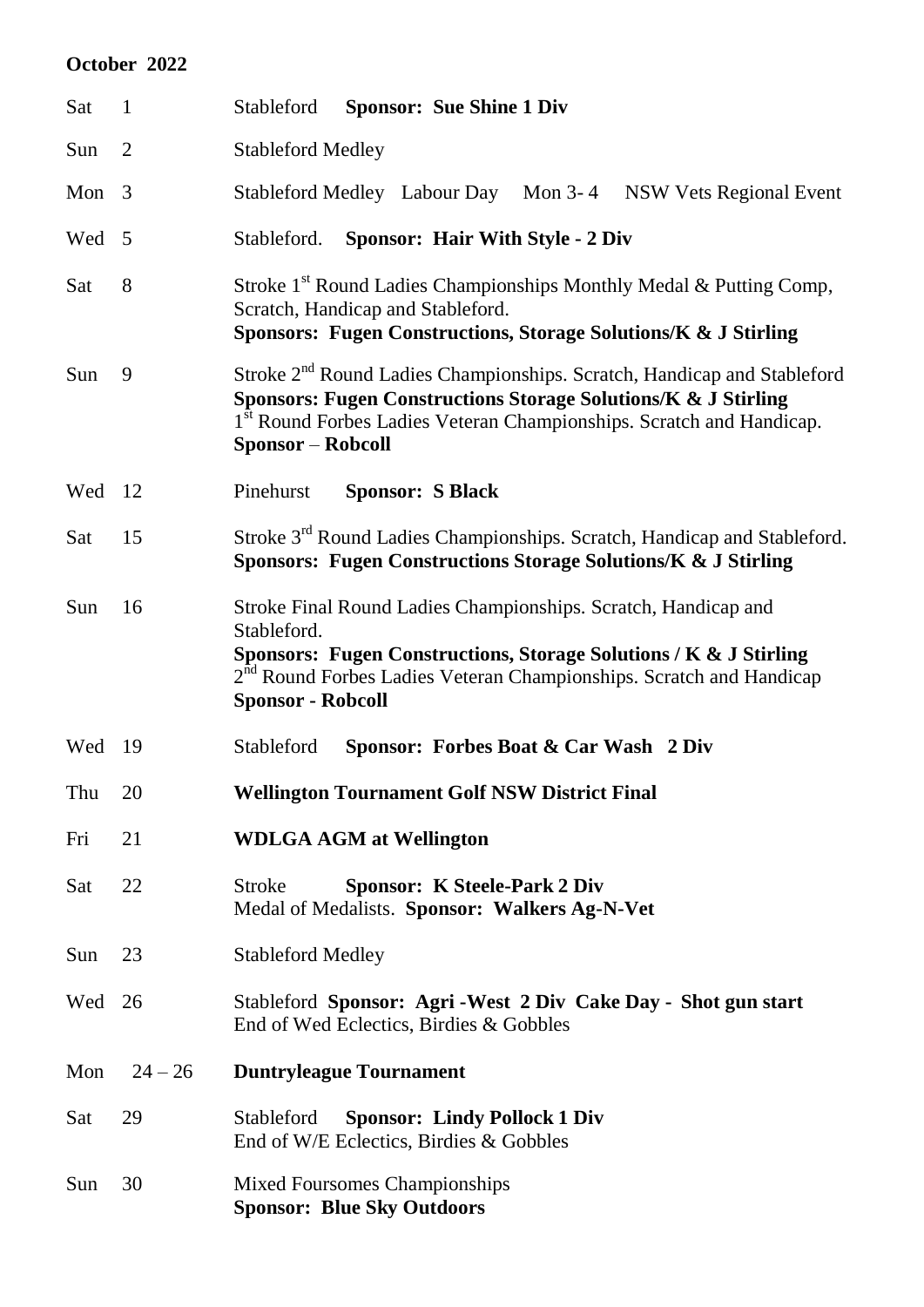### **November 2022**

| Wed 2 |    | Stroke. Monthly Medal & Putting Comp.<br><b>Sponsor: Bokeyar Electrical - 2 Div</b>    |
|-------|----|----------------------------------------------------------------------------------------|
| Fri   | 4  | <b>Silver Teams at Duntryleague</b>                                                    |
| Sat   | 5  | Stableford.<br><b>Sponsor: Jessica's Beauty and Wellness 1 Div</b>                     |
| Sun   | 6  | <b>Stableford Medley</b>                                                               |
| Wed   | 9  | Stableford.<br><b>Sponsors: J Scott and M Tooth 2 Div</b>                              |
| Sat   | 12 | 4BBB Stableford Men and Ladies (not medley).<br><b>Sponsored by Forbes Advocate</b>    |
| Sun   | 13 | 18 Hole Stroke Nissan Classic                                                          |
| Wed   | 16 | Stableford.<br><b>Sponsor: Bron's Hair Design 1 Div</b>                                |
| Sat   | 19 | Stableford.<br><b>Sponsor: Blush Organic Beauty - 1 Div</b>                            |
|       |    | <b>Mixed Presentation night</b>                                                        |
| Sun   | 20 | <b>Stableford Medley</b>                                                               |
| Wed   | 23 | Stableford.<br><b>Sponsor: Flint Street Butchery - 1 Div</b>                           |
| Sat   | 26 | Deacon Dwyer Day 4BBB Medley                                                           |
| Sun   | 27 | <b>Stableford Medley</b>                                                               |
| Wed   | 30 | Stableford. Cake Day - Shot gun Start<br><b>Sponsor: Forbes Central Butchery 1 Div</b> |